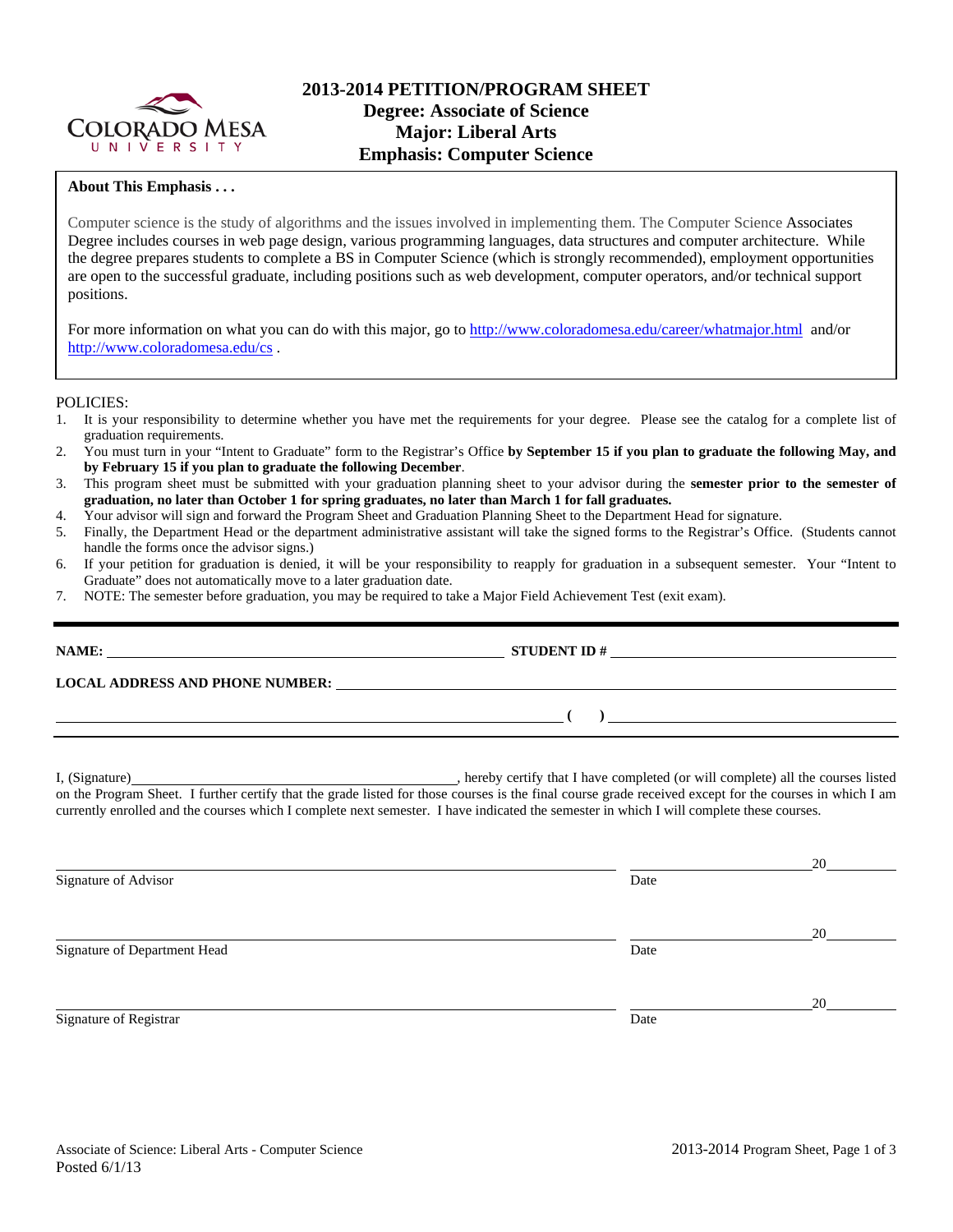#### **Students should work closely with a faculty advisor when selecting and scheduling courses prior to registration.**

Degree Requirements:

- 60 semester hours total ( A minimum of 16 taken at CMU in no fewer than two semesters)
- Pre-collegiate courses (usually numbered below 100) cannot be used for graduation.
- 2.50 cumulative GPA or higher in all CMU coursework and in coursework toward major content area.
- A grade of "C" or higher must be earned in all general education courses in order to be accepted for the transfer under the Core Transfer Agreements.
- A student must follow the CMU graduation requirements either from 1) the program sheet for the major in effect at the time the student officially declares a major; or 2) a program sheet for the major approved for a year subsequent to the year during which the student officially declares the major and is approved for the student by the department head. Because a program may have requirements specific to the degree, the student should check with the faculty advisor for additional criteria. It is the student's responsibility to be aware of, and follow, all requirements for the degree being pursued. Any exceptions or substitutions must be approved by the student's faculty advisor and Department Head.
- When filling out the program sheet a course can be used only once.
- See the "Undergraduate Graduation Requirements" in the catalog for additional graduation information.

**GENERAL EDUCATION REQUIREMENTS** (31 semester hours) See the current catalog for a list of courses that fulfill the requirements below. If a course is on the general education list of options and a requirement for your major, you must use it to fulfill the major requirement and make a different selection within the general education requirement.

| Course No Title                                                                                                                                  |    |  | Sem.hrs Grade Term/Trns |  |  |
|--------------------------------------------------------------------------------------------------------------------------------------------------|----|--|-------------------------|--|--|
| <b>English</b> (6 semester hours, must receive a grade of "C" or better and<br>must be completed by the time the student has 60 semester hours.) |    |  |                         |  |  |
| <b>ENGL 111 English Composition</b>                                                                                                              | 3  |  |                         |  |  |
| <b>ENGL 112 English Composition</b>                                                                                                              | 3  |  |                         |  |  |
| <b>Math:</b> (3 semester hours, must receive a grade of "C" or better, must be<br>completed by the time the student has 60 semester hours.)      |    |  |                         |  |  |
| MATH 113 College Algebra<br>$*2$ and $\frac{1}{2}$ to the Canand Ed negligements and 1 and it analy to                                           | 4* |  |                         |  |  |

3 credits apply to the General Ed requirements and 1 credit apply to elective credit

\_\_\_\_\_\_ \_\_\_\_ \_\_\_\_\_\_\_\_\_\_\_\_\_\_\_\_\_\_\_\_\_\_\_\_ \_\_\_\_ \_\_\_\_\_ \_\_\_\_\_\_\_\_

\_\_\_\_\_\_ \_\_\_\_ \_\_\_\_\_\_\_\_\_\_\_\_\_\_\_\_\_\_\_\_\_\_\_\_ \_\_\_\_ \_\_\_\_\_ \_\_\_\_\_\_\_\_ \_\_\_\_\_\_ \_\_\_\_ \_\_\_\_\_\_\_\_\_\_\_\_\_\_\_\_\_\_\_\_\_\_\_\_ \_\_\_\_ \_\_\_\_\_ \_\_\_\_\_\_\_\_

**Humanities** (3 semester hours)

**Social and Behavioral Sciences** (6 semester hours)

| Course No Title                                                           |   | Sem.hrs Grade Term/Trns |
|---------------------------------------------------------------------------|---|-------------------------|
| <b>Natural Sciences</b> (7 semester hours, one course must include a lab) |   |                         |
|                                                                           |   |                         |
| <u> 1980 - Jan Stein Hermann, amerikansk politiker (d. 1980)</u>          |   |                         |
| <b>History</b> (3 semester hours)<br><b>HIST</b>                          | 3 |                         |
| <b>Fine Arts</b> (3 semester hours)                                       |   |                         |
|                                                                           |   |                         |
| <b>OTHER LOWER DIVISION REQUIRMENTS (5 semester hours)</b>                |   |                         |

|          | <b>Kinesiology</b> (2 semester hours) |  |  |
|----------|---------------------------------------|--|--|
| KINE 100 | Health and Wellness                   |  |  |
| KINA 1   |                                       |  |  |

\_\_\_\_\_\_ \_\_\_\_ \_\_\_\_\_\_\_\_\_\_\_\_\_\_\_\_\_\_\_\_\_\_\_\_ \_\_\_\_ \_\_\_\_\_ \_\_\_\_\_\_\_\_

**Applied Studies** (3 semester hours)

### **COMPUTER SCIENCE EMPHASIS REQUIREMENTS**

( 21 semester hours)

| <b>Core Class</b> |                                   |       |  |
|-------------------|-----------------------------------|-------|--|
| <b>CSCI 111</b>   | CS1: Foundations of               |       |  |
|                   | Computer Science                  |       |  |
| <b>CSCI 112</b>   | CS <sub>2</sub> : Data Structures |       |  |
| <b>CSCI 206</b>   | Web Page Design II                | 3     |  |
| CSCI 241          | Computer Architecture &           |       |  |
|                   | <b>Assembly Language</b>          |       |  |
| <b>CSCI 250</b>   | CS3: Intro to Algorithms          | 3     |  |
|                   | 3 Hrs from the following:         |       |  |
| <b>CISB 205</b>   | <b>Advanced Business Software</b> | 3     |  |
| <b>CSCI 310</b>   | Advanced Programming: ()          | $3**$ |  |
| CSCI 130          | Intro to Engineering CS           | 3     |  |

\*\*CSCI 310 is offered for various current languages for 1-3 credit hours. Students may take any mix of classes to reach a total minimum of 3 hrs but no language may be counted more than once.

**Electives** (3 Semester Hours) Any college level undergraduate courses. \*MATH 113 College Algebra 1 \_\_\_\_\_\_ \_\_\_\_ \_\_\_\_\_\_\_\_\_\_\_\_\_\_\_\_\_\_\_\_\_\_\_\_ \_\_\_\_ \_\_\_\_\_ \_\_\_\_\_\_\_\_

\_\_\_\_\_\_ \_\_\_\_ \_\_\_\_\_\_\_\_\_\_\_\_\_\_\_\_\_\_\_\_\_\_\_\_ \_\_\_\_ \_\_\_\_\_ \_\_\_\_\_\_\_\_

\_\_\_\_\_\_ \_\_\_\_ \_\_\_\_\_\_\_\_\_\_\_\_\_\_\_\_\_\_\_\_\_\_\_\_ \_\_\_\_ \_\_\_\_\_ \_\_\_\_\_\_\_\_ MATH 119 Precalculus, MATH 151 Calculus I, and/or MATH 152 Calculus II are strongly recommended particularly for those students who are considering going on to the Bachelor of Science in Computer Science degree.